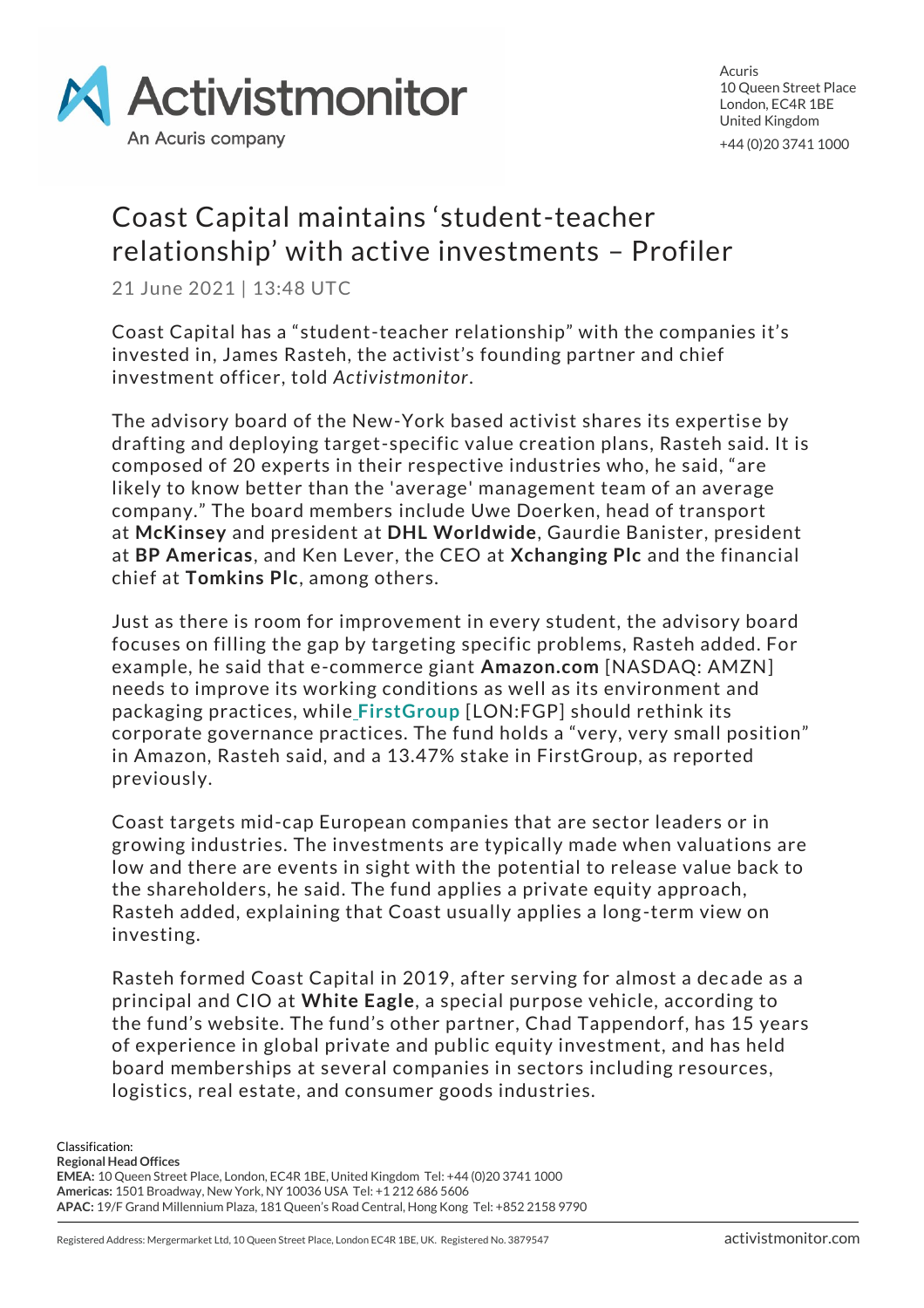Coast holds approximately USD 500m assets under management, and is invested in up to 12 companies. Its current holdings include UK-based transport company FirstGroup, waste management firm **[Renewi](https://www.activistmonitor.com/am/campaigns?companyIds%5B%5D=56fd2ee9d26a3116004ee557)** [LON: RWI], Canandian gold mining firms **Pretium Resources** [TSX/NYSE:PVG] and **Jaguar Mining** [OTCMKTS: JAGGF], Rasteh said.

In October 2020, Coast launched **Coast Capital Midas Fund**, which has AUM of about USD 400m and focuses entirely on gold miners, Rasteh said, noting that the space presents an extraordinary investment opportunity.

Coast's net asset value (NAV) has risen 21% year-on-year in 2019 and 58% in 2020, he noted.

The fund's stewardship consists of two members who are focused on environmental considerations, and 20 for governance and social considerations.

From an engagement perspective, Coast first opens up a dialogue with the target's CEO, moving up to the chairman of the board only if the discussion escalates, Rasteh said. Coast has seen fairly supportive management teams and boards at the companies in which it is invested with the exception of FirstGroup, he explained.

But he also noted that the rise of passive investing is resulting in corporate governance flaws in Europe. With "too many companies" relying on the judgement of shareholder advisory firms, activism has taken a hit in North America and Europe, especially, Rasteh said. "They (shareholder advisory firms) nearly always vote in line with management and boards of companies," he added.

Coast had been pressing FirstGroup to call off its GBP 3.3bn planned sale of US subsidiaries **First Student** and **First Transit** to **EQT Infrastructure**, due to concerns around the company's shareholders only receiving approximately one-tenth of the deal proceeds. On several occasions, the fund accused FirstGroup's board of making misleading claims, and not exploring all options for the US subsidiaries sale. The activist, however, lost its battle at the AGM on 27 May, when the majority of FirstGroup shareholders voted to approve the deal.

In 2019, Coast had campaigned to remove six of the existing FirstGroup board directors and nominate seven new directors . It had reportedly also